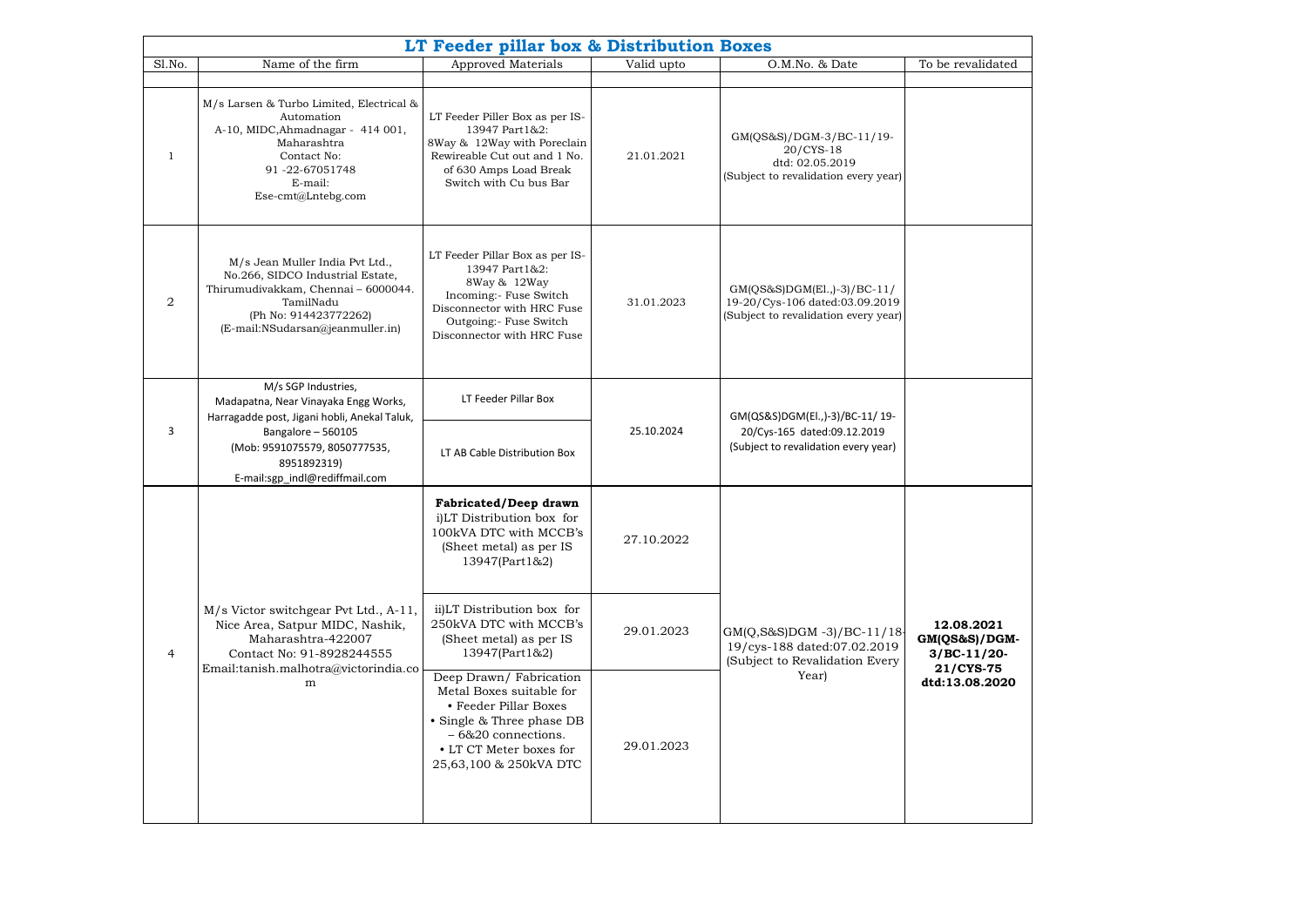| 5              | $M/s$ Raychem RPG (P) Ltd., No.37/7,<br>Ground Floor, Aga Abbas Ali Road,<br>Off Halasur Road, Bangalore-560 042<br>(Factory unit: Village Kanjari, Taluka:<br>Halol, Near Halol GIDC, Dist<br>Panchamahal-389 350).<br>Contact No: 91 80 46676900<br>E-mail: www.raychemprg.com                                                                | SMC Distribution Box                                                                                | 18.01.2024 | GM(Q,S&S)DGM -3)/BC-11/18-<br>19/cys-208 dated:12.03.2019<br>(Subject to Revalidation Every<br>Year) |  |
|----------------|-------------------------------------------------------------------------------------------------------------------------------------------------------------------------------------------------------------------------------------------------------------------------------------------------------------------------------------------------|-----------------------------------------------------------------------------------------------------|------------|------------------------------------------------------------------------------------------------------|--|
|                |                                                                                                                                                                                                                                                                                                                                                 | Deep Drawn Type Single phase<br>LT Distribution Box for AB<br>cable                                 | 15.09.2023 | GM(Q,S&S)DGM -3)/BC-11/19<br>20/cys-202 dated:01.02.2020                                             |  |
|                |                                                                                                                                                                                                                                                                                                                                                 | Deep Drawn Type Three phase<br>LT Distribution Box for AB<br>cable                                  | 25.05.2023 |                                                                                                      |  |
| 6              | M/s LEOTECH,<br>PB. No: 4427, #70, 2nd Main Road,<br>Industrial Town, Rajajinagar, Bangalore-<br>560 044<br>Ph No:91-80-23303182<br>E-mail:info@leotechindia.com                                                                                                                                                                                | SMC LT AB Cable Distribution<br>Box                                                                 |            | GM(O,S&S)DGM -3)/BC-11/19-<br>20/cvs-203 dated:01.02.2020<br>(Subject to revalidation every year)    |  |
|                |                                                                                                                                                                                                                                                                                                                                                 | SMC Street light Metering Box                                                                       | 15.07.2024 |                                                                                                      |  |
|                |                                                                                                                                                                                                                                                                                                                                                 | SMC LT Distribution Box as<br>per IS 13947                                                          |            |                                                                                                      |  |
| $\overline{7}$ | M/s Sanskriti Composites Private<br>Limited., 77/79, Sri Arabinda Road,<br>Salkia, Howrah.<br>Ph No:9831158358<br>E-mail: aayush@sanskriticomposites.com<br>coordinator@sanskriticomposites.com                                                                                                                                                 | SMC spring loaded LT AB<br>Cable Distribution Box for<br>single phase and three phase<br>connection | 20.02.2022 | GM(Q,S&S)DGM -3)/BC-11/19-<br>20/cys-214 dated:25.02.2020<br>(Subject to revalidation every year)    |  |
|                |                                                                                                                                                                                                                                                                                                                                                 | SMC DTC Metering Boxes                                                                              | 21.10.2023 | GM(O,S&S)DGM -3)/BC-11/20-<br>21/cys-138 dated:15.10.2020<br>(Subject to revalidation every year)    |  |
| 8              | M/s Deelakshya Electricals Pvt Ltd<br>Regd Off: C-13, New No:23/1,<br>3rd floor, 3rd main, (KSSIDC)<br>Industrial Estate, Rajajinagar,<br>Bangalore -560044<br>Factory Unit: No.M-130(KSSIDC),<br>Industrial Estate, Rajajinagar, Bangalore<br>$-560044.$<br>Contact No: 9845510901 &<br>080 23384722<br>E-mail: info@deelakshyaelectricals.com | Deep Drawn LT ABC<br>Distribution Box for Single<br>Phase & Three Phase                             | 11.03.2025 | GM(OS&S)/DGM-3/BC-11/20-<br>21/CYS-17 dtd:15.05.2020<br>(Subject to revalidation every year)         |  |